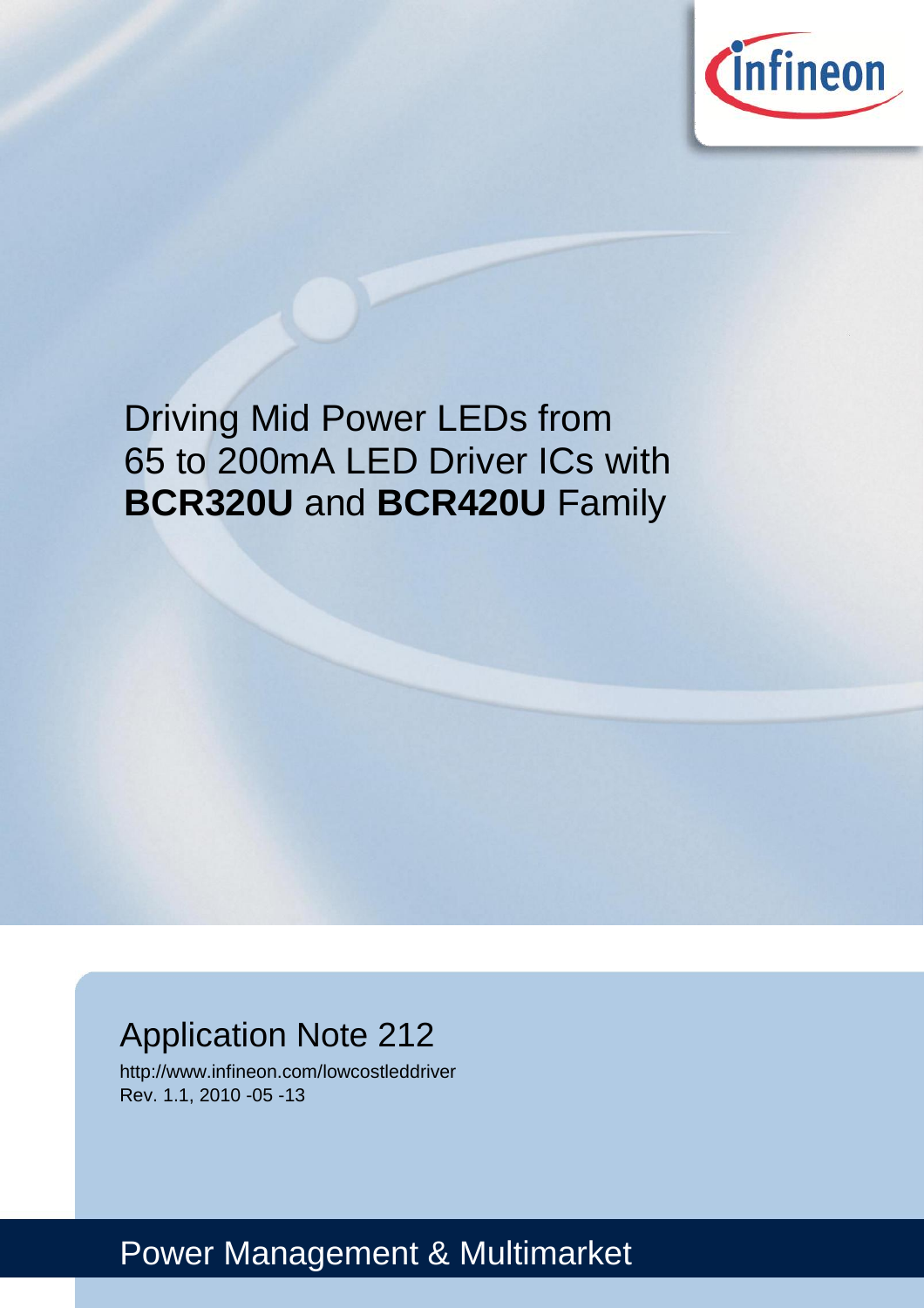**Edition 2010-05-13 Published by Infineon Technologies AG 81726 Munich, Germany © 2010 Infineon Technologies** 

**AG All Rights Reserved.**

#### **Legal Disclaimer**

The information given in this document shall in no event be regarded as a guarantee of conditions or characteristics. With respect to any examples or hints given herein, any typical values stated herein and/or any information regarding the application of the device, Infineon Technologies hereby disclaims any and all warranties and liabilities of any kind, including without limitation, warranties of non-infringement of intellectual property rights of any third party.

#### **Information**

For further information on technology, delivery terms and conditions and prices, please contact the nearest Infineon Technologies Office (**www.infineon.com**).

#### **Warnings**

Due to technical requirements, components may contain dangerous substances. For information on the types in question, please contact the nearest Infineon Technologies Office.

Infineon Technologies components may be used in life-support devices or systems only with the express written approval of Infineon Technologies, if a failure of such components can reasonably be expected to cause the failure of that life-support device or system or to affect the safety or effectiveness of that device or system. Life support devices or systems are intended to be implanted in the human body or to support and/or maintain and sustain and/or protect human life. If they fail, it is reasonable to assume that the health of the user or other persons may be endangered.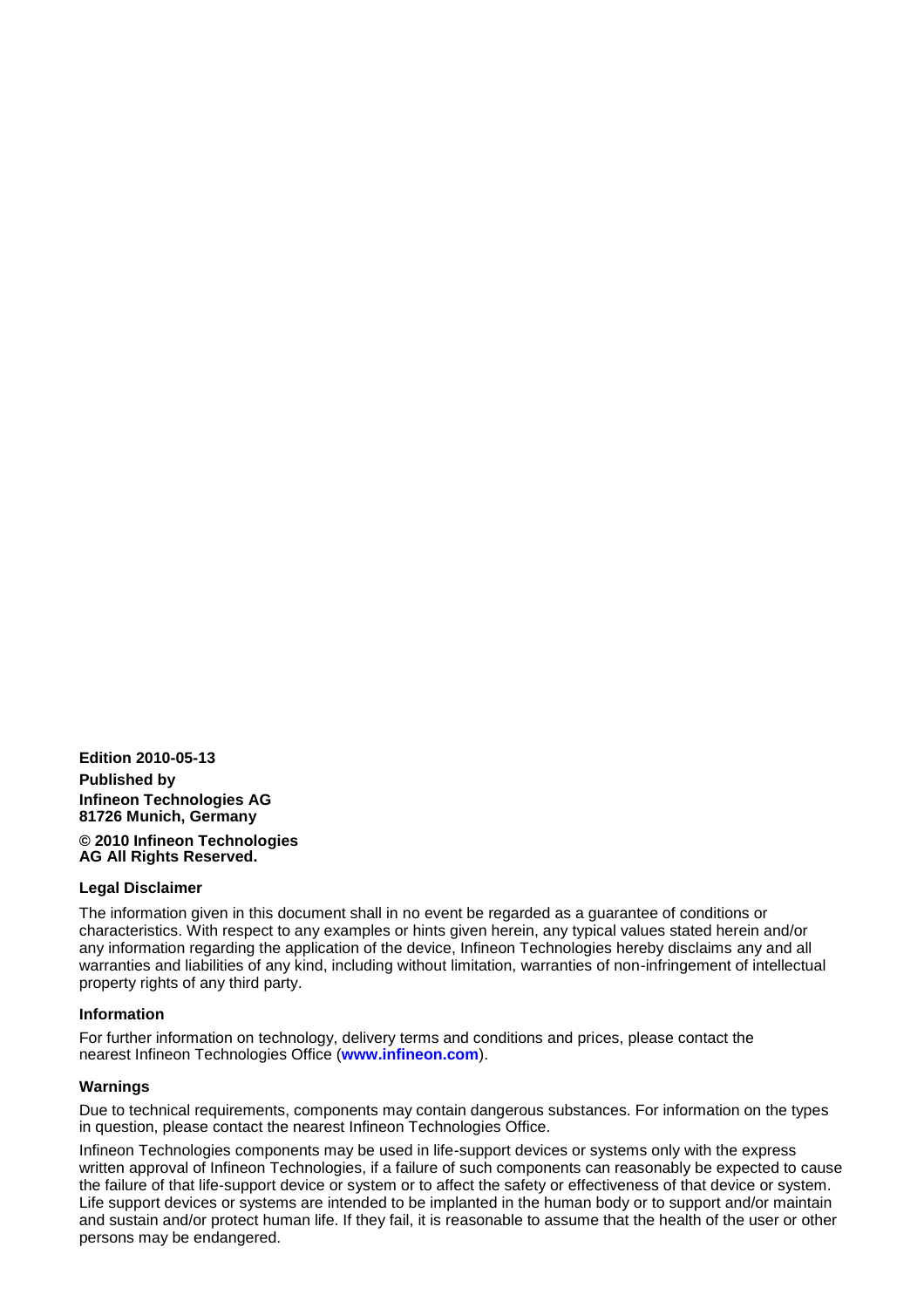

|                              | <b>Application Note AN212</b>                      |  |  |
|------------------------------|----------------------------------------------------|--|--|
| Revision History: 2010-05-13 |                                                    |  |  |
|                              | <b>Previous Revision: Previous_Revision_Number</b> |  |  |
| Page                         | Subjects (major changes since last revision)       |  |  |
|                              |                                                    |  |  |
|                              |                                                    |  |  |
|                              |                                                    |  |  |
|                              |                                                    |  |  |
|                              |                                                    |  |  |
|                              |                                                    |  |  |
|                              |                                                    |  |  |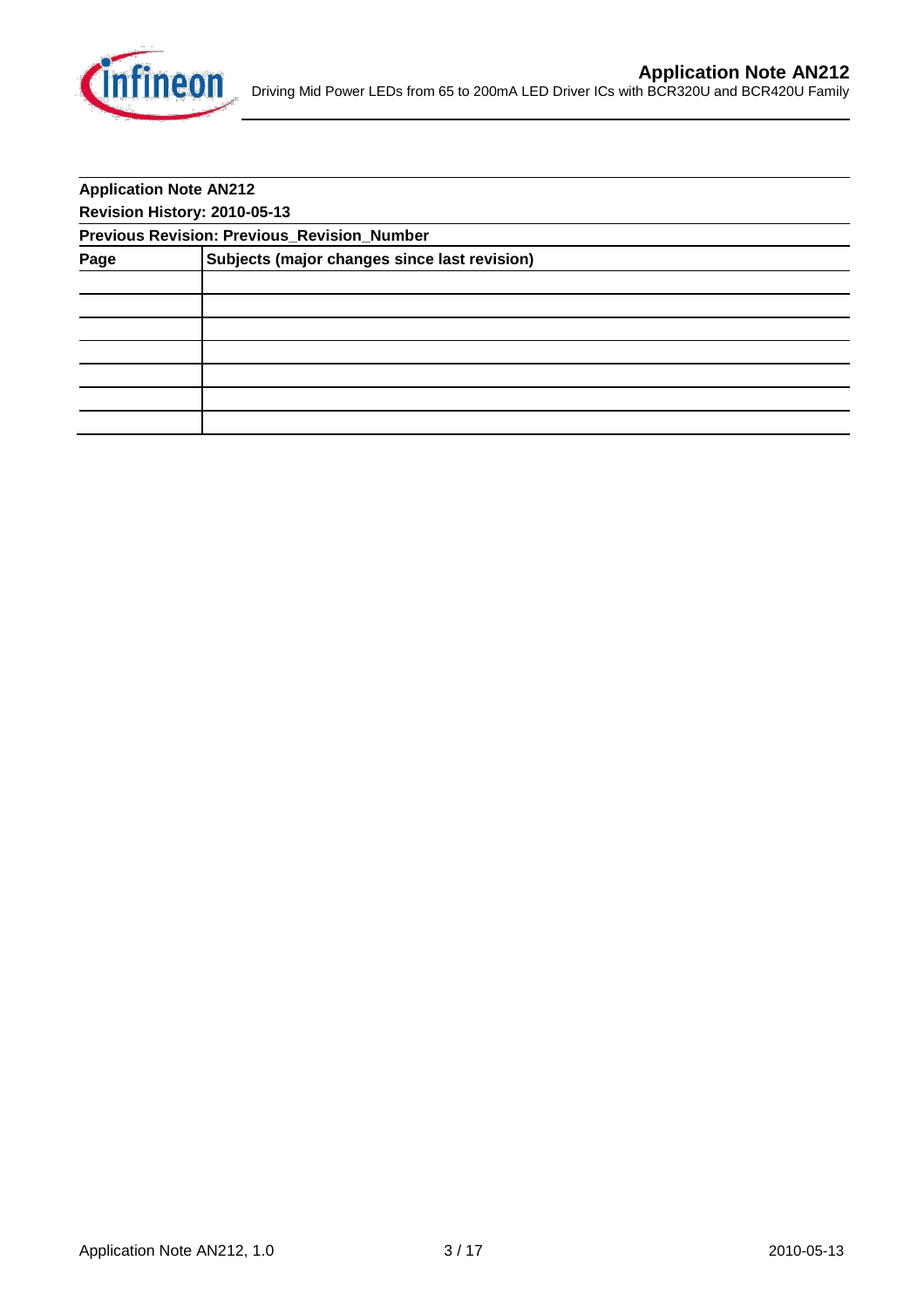

## **Table of Contents**

|    |                                                                           | 5  |
|----|---------------------------------------------------------------------------|----|
|    |                                                                           | 5  |
|    |                                                                           | 5  |
|    |                                                                           | 6  |
|    |                                                                           | 6  |
|    |                                                                           | 9  |
|    |                                                                           | 9  |
|    |                                                                           | 10 |
|    |                                                                           | 11 |
|    |                                                                           | 11 |
|    |                                                                           | 12 |
|    |                                                                           | 13 |
|    | 5.4. Dimming with a uController and multiple BCR321U for RGB applications | 14 |
| 6. |                                                                           | 16 |
| 7. |                                                                           | 16 |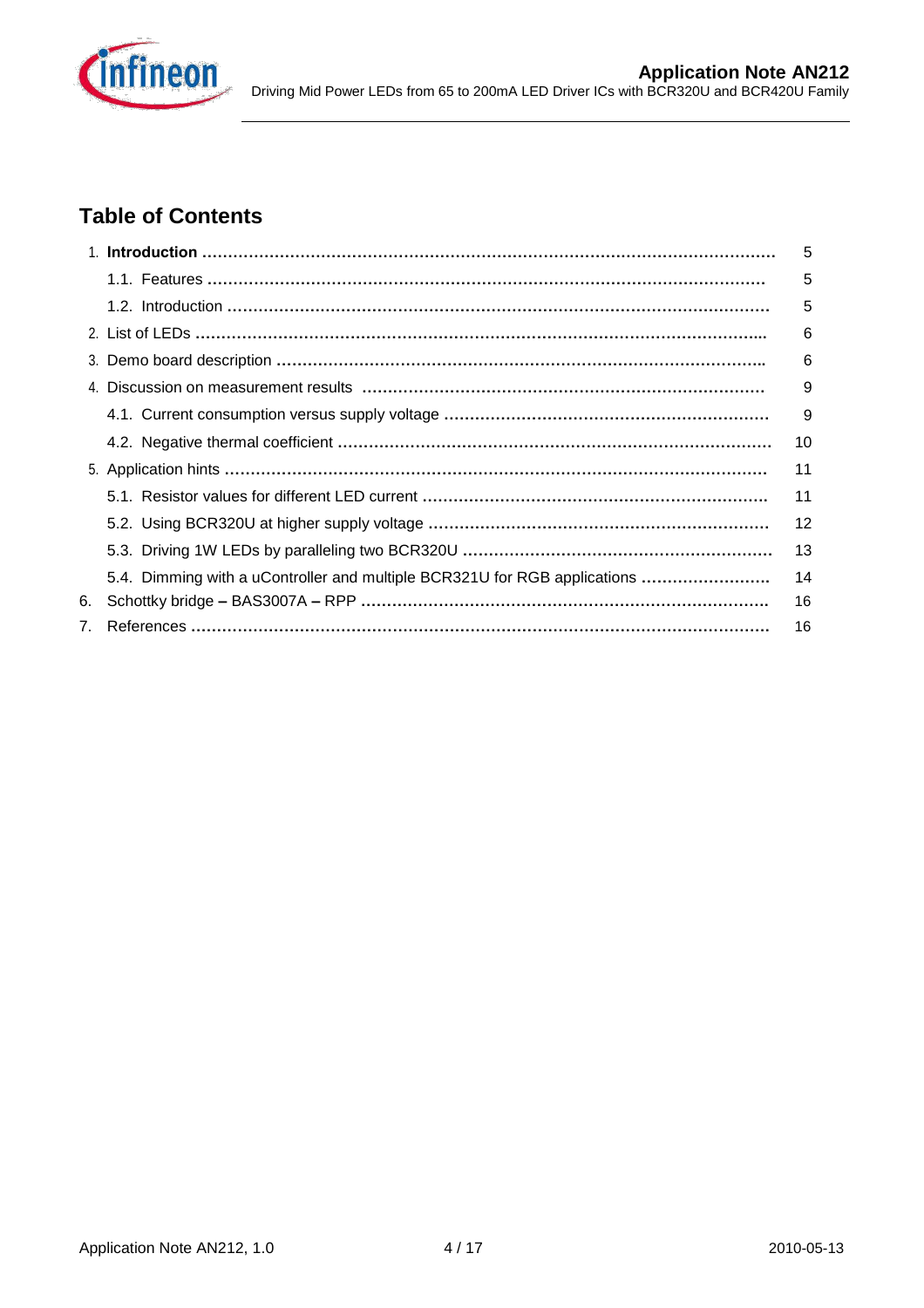

## **1 Introduction to the half watt LED driver family**

#### **1.1 Features**

- Continuous output current up to 250mA with external resistor
- Supply voltage up to 24V ۱
- Digital PWM input up to 10kHz frequency (BCR321U)
- Up to 1W power dissipation in a small SC74 package
- Negative thermal coefficient reduces output current at higher temperatures
- Easy paralleling of drivers to increase current
- PB-free (RoHS compliant) package
- Automotive qualified according to AEC Q101





**Figure 1 Pin configuration of BCR320U / BCR321U**

#### **1.2 Introduction**

The BCR320U/BCR321U provides a low-cost solution for driving half watt LEDs with a typical LED current ILED of 150mA to 200mA. Internal breakdown voltage is >16V, this is the maximum voltage that the LED driver IC can sustain when the ouput is directly connected to supply voltage. The BCR320U/BCR321U can be operated at supply voltages of 16V or higher, by regarding the voltage drop of the LED load, which reduces the supply voltage to the maximum output voltage of the driver.

The enable pin (BCR320) can withstand a maximum voltage of 25 V, which can also be increased by stacking a series in front of the LED drivers, resulting in a certain voltage drop of the LEDs, reducing the voltage at the enable pin below 25V.

A digital input pin (BCR321U) allows dimming via a Microcontroller with frequencies of up to 10 kHz.

A reduction of the output current at higher temperatures is the result of the negative temperature coefficient of 0.2 %/K. of the LED drivers.

With no need for additional external components like inductors, capacitors and free wheeling diodes, the BCR320U/BCR321U LED drivers are a cost-efficient and PCB-area saving solution for driving half watt LEDs.

The BCR320U/BCR321U covers the range from 150mA to maximum 250mA. For the lower current range applications, the BCR420U/BCR421U is recommended which covers the range from 70mA to maximum 150mA.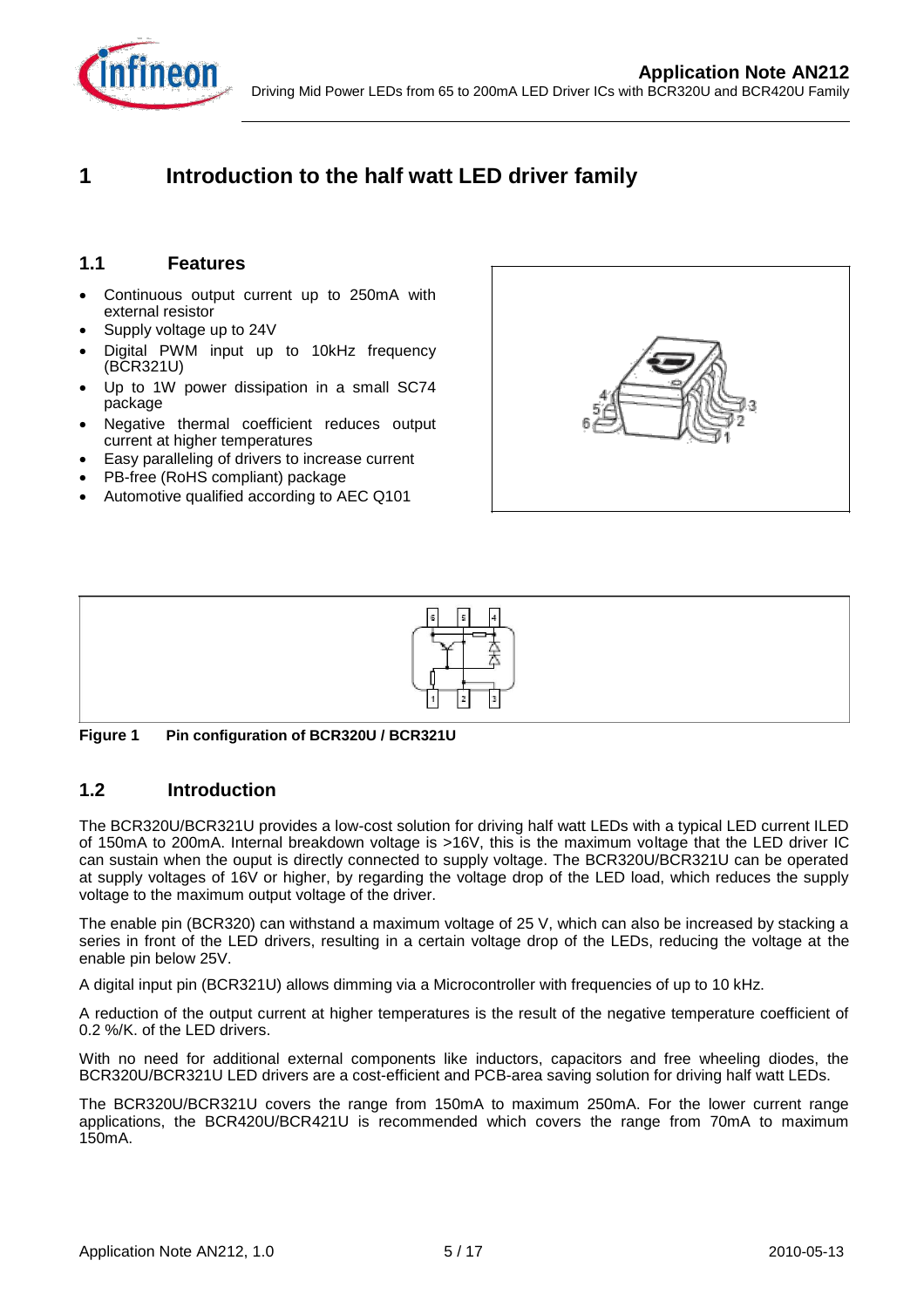

## **2 List of LEDs suitable to be driven with half watt LED drivers**

The BCR320U/BCR321U is designed to drive half watt LEDs. There are many types of half watt LEDs available in the market and table 1 shows the LEDs which are suitable to be driven with BCR320U/BCR321U. Below LEDs are just example of the half watt LEDs which suitable to be driven by BCR320U/BCR321U.

| <b>LED Manufacturer</b> | <b>Type</b>                        | <b>Part Number</b>   |
|-------------------------|------------------------------------|----------------------|
| <b>OSRAM</b>            | <b>OSLON SX</b>                    | LUW CN5M             |
|                         |                                    | <b>LUW CN7M</b>      |
|                         | <b>Advanced Power TOPLED Plus</b>  | LUW G5GP             |
| <b>CREE</b>             | XLAMP <sup>®</sup>                 | MPL-EasyWhite™       |
| <b>SEOUL</b>            | P9 Series                          | W92050C              |
| <b>AVAGO</b>            | PLCC-4 LEDs Super half watt Series | ASMT-QWBC-NHJ0E      |
| <b>EVERLIGHT</b>        | High Power LED - half watt         | EHP-A21/GT31H-PU5/TR |
|                         | Luminosity White Color LED         | 67-235/T2C-PX2Y2/2T  |

#### **Table 1 List of LEDs**

## **3 Demo board description**

This application note mainly describes on the light strip application and some application hints on using the BCR320U/BCR321U. A light strip consisting of six half watt ADVANCED POWER TOPLED PLUS LEDs are driven by BCR320U to have a typical driving current of 150mA. By selecting the value of external resistor, the **LED's current can be adjusted up to maximum of 250mA.**

The schematic of the light strip is shown in Figure 2. This OSRAM light strip are power up by a +24V supply. It will light up 6 LEDs in series with a current at about 150mA. The first connector pin 1, 2 are the positive supply and pin 4, 5 are the negative supply. In the schematic, the BAS3007A-RPP schottky bridge IC is optional and the reason of using this schottky bridge is mainly for the reverse polarity protection, meaning that the polarity of the supply can also be reversed without damaging the IC or LEDs. For the second connector, pin 2 is the enable signal for the BCR320U, which can be connected to the supply to have a 100% duty on. The design also includes the foot print for 4 discrete schottky diodes for more flexibility.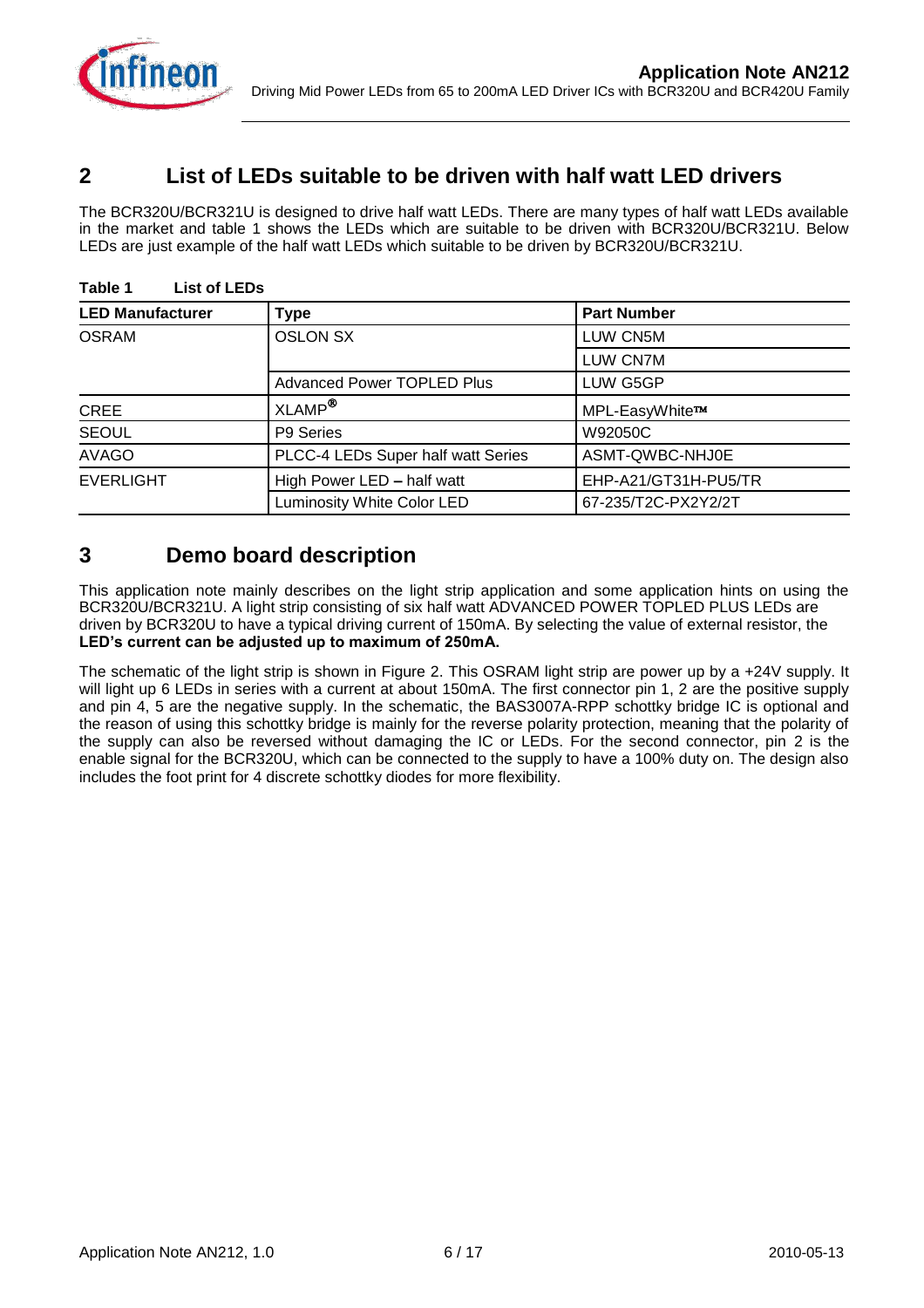



**Figure 2 Schematic of the Half Watt Light Strip design**

The top view of the half watt LED driver PCB is given in Figure 3. There are 2 copper layers with 70um thickness. The LEDs are soldered on the larger pad area for better heat dissipation. Vias are placed as many as possible to conduct the heat to the bottom layer of the PCB. From the LED specification, it is necessary to keep the soldering point temperature of the LEDs below 85°C while having a forward current at 150mA.

The photograph of the OSRAM light strip is shown in Figure 4.



**Figure 3 PCB of the OSRAM light strip using BCR320U LED driver**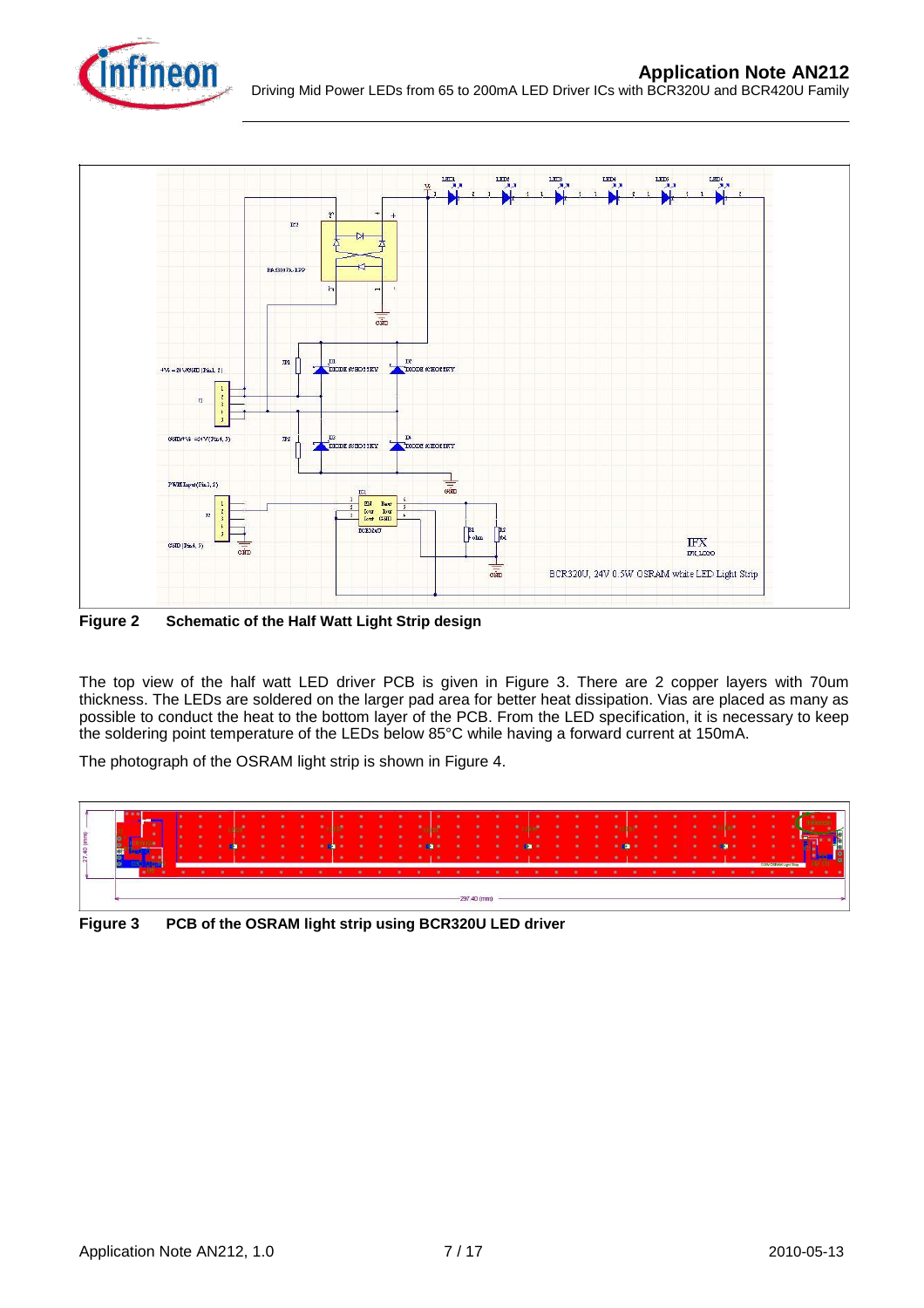



**Figure 4 Photograph of the OSRAM light strip using BCR320U LED driver**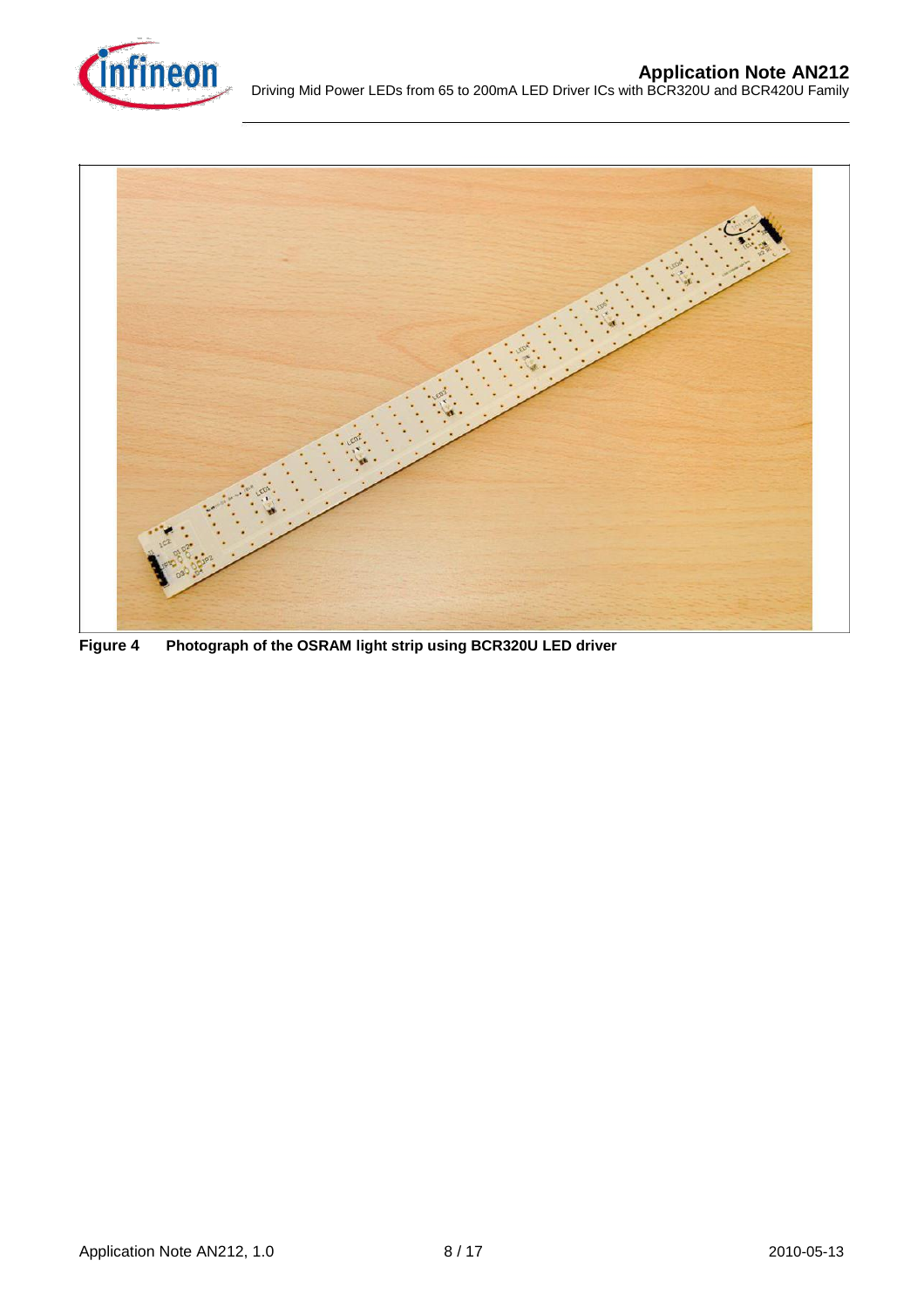

## **4 Discussion on Measurement Results of the half watt LED driver demo board**

#### **4.1 Current consumption versus supply voltage**

The main advantage of using the half watt LED driver BCR320U is to provide a constant current over the supply voltage range. The main **different between using the driver from Infineon's LED linear driver family and resistor** biasing can be found in the application note **[1]**.

The test is being carried out under ambient temperature, and the total current consumption is recorded at different voltage supply level. From Figure 5 the graph showing the LED current is stable over the voltage range from  $22V \sim 25V$ .

The graph below shows the current is lesser at the supply voltage range from  $20V \sim 22V$ , this is due to the overhead voltage for the NPN transistor not sufficient. From the product specification, the minimum of the overhead voltage is 1.4V. If the supply voltage is not sufficient to provide the overhead voltage and the forward voltage for the LEDs, the LED current will be reduced. See table 2 for the measurement results of the LEDs forward voltage and overhead voltage of the NPN transistor.



**Figure 5 Current stability over the supply voltage range**

| Table 2<br>Measurement results of LEDs forward voltage and overhead voltage of NPN transistor |  |  |  |
|-----------------------------------------------------------------------------------------------|--|--|--|
|-----------------------------------------------------------------------------------------------|--|--|--|

| <b>Supply Voltage (V)</b> | 24         | ^^<br>--                        | ີ     | 20    |
|---------------------------|------------|---------------------------------|-------|-------|
| LEDs voltage (V)          | --<br>19.7 | 9.7<br>$\overline{\phantom{a}}$ | 19.48 | 18.88 |
| Overhead voltage (V)      | 3.55       | .55                             | າ.80  | ).49  |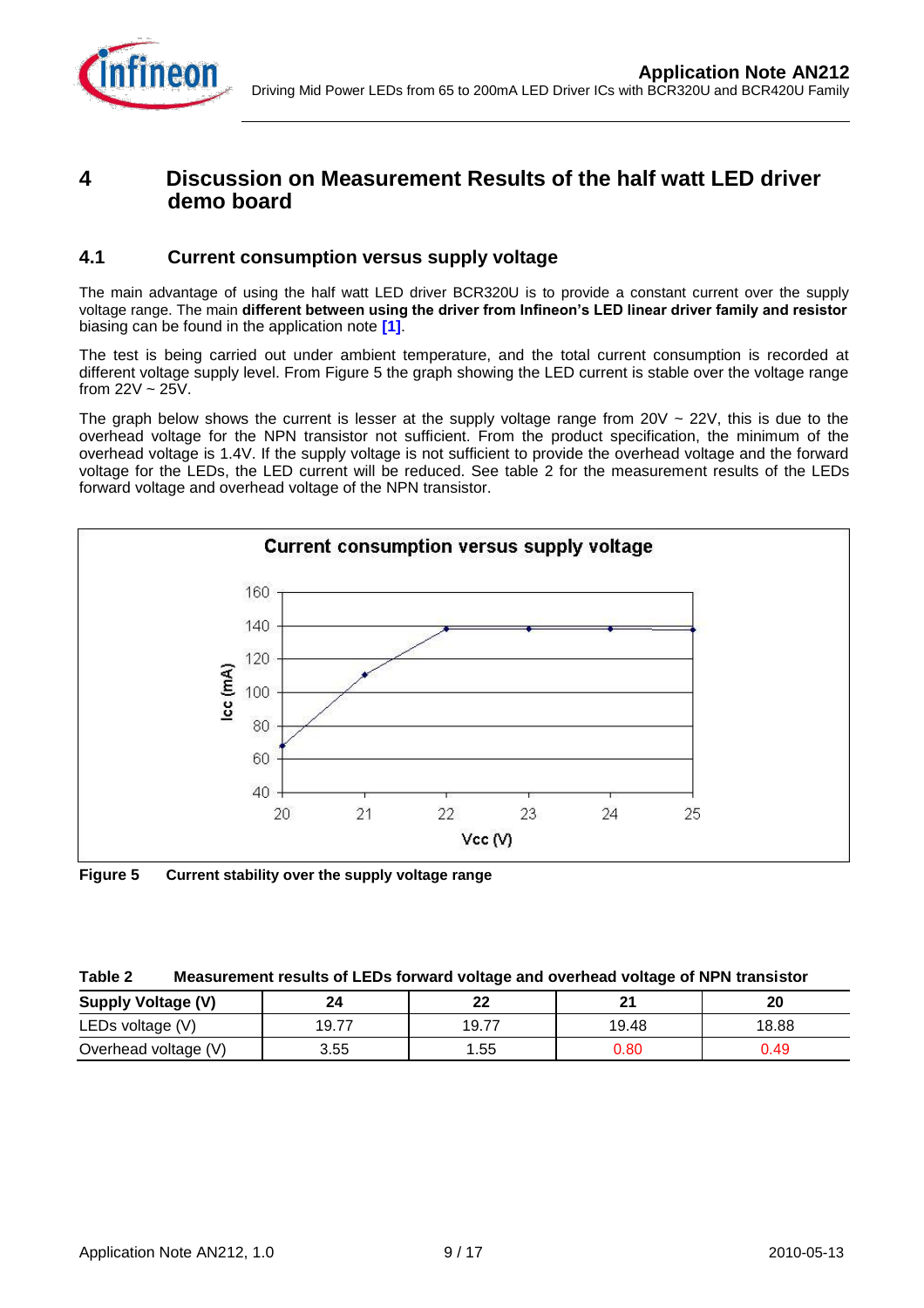

#### **4.2 Negative thermal coefficient**

Negative thermal coefficient is important for the half watt LED driver because it is necessary to reduce the LED current at higher temperature in order **to prevent "thermal runaway". In this section, the LED current at different** temperature are measured and the negative thermal coefficient can be calculated.

Test procedure:

- 1. Place the light strip board inside the chamber.
- 2. Set the chamber temperature to -20°C, and ramp up to 85°C. Set the supply voltage at 24V constant.
- 3. Measure the supply current at the temperature at -20°C, 0°C, 20°C, 40°C, 60°C, 80°C and 85°C.

Figure 6 shows the negative thermal coefficient of the BCR320U driver. The LED current is reduced slightly when the temperature goes up.

To calculate the percent shift in supply current:

At -20 $^{\circ}$ C, Icc = 144.9mA; at 25 $^{\circ}$ C, Icc = 139.7mA; at 85 $^{\circ}$ C, Icc = 131.8mA. So the percent shift (with 25 $^{\circ}$ C as reference) in current is:

(144.9mA **–** 131.8mA) / 139.7mA x 100% = 9.38%

To calculate the negative thermal coefficient (NTC):

(131.8mA **–** 144.9mA) / (85°C **–** (-20°C)) = -0.125mA / °C



**Figure 6 Negative thermal coefficient of BCR320U**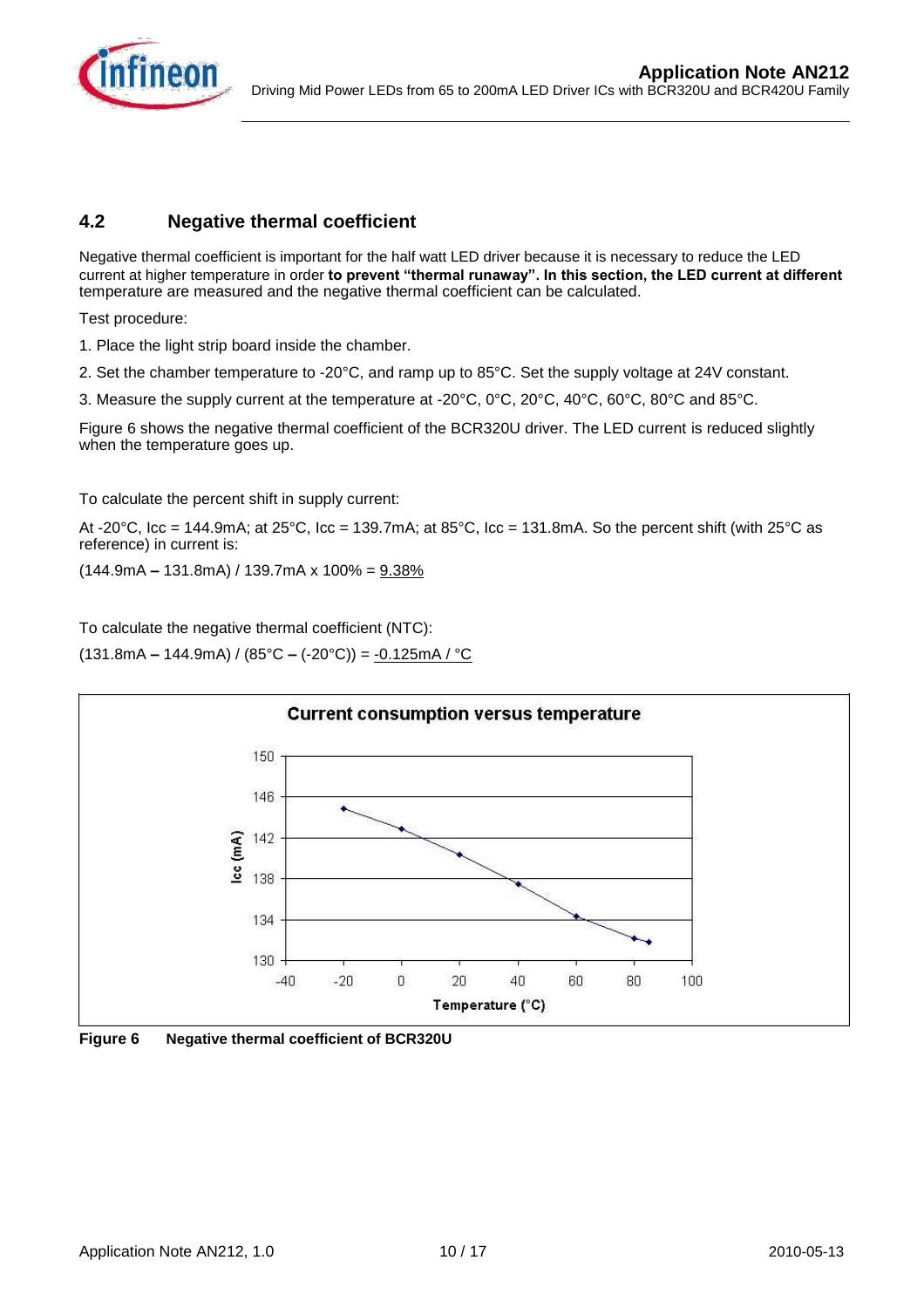

## **5 Application hints on the half watt LED driver demo board**

#### **5.1 Resistor values for different LED current**

BCR320U is a linear driver with the current capability from 10mA up to 250mA. The current can be adjusted thru an external pin Rext. The relationship between the external resistance and output current is shown in Figure 7.



**Figure 7 Output current versus Rext**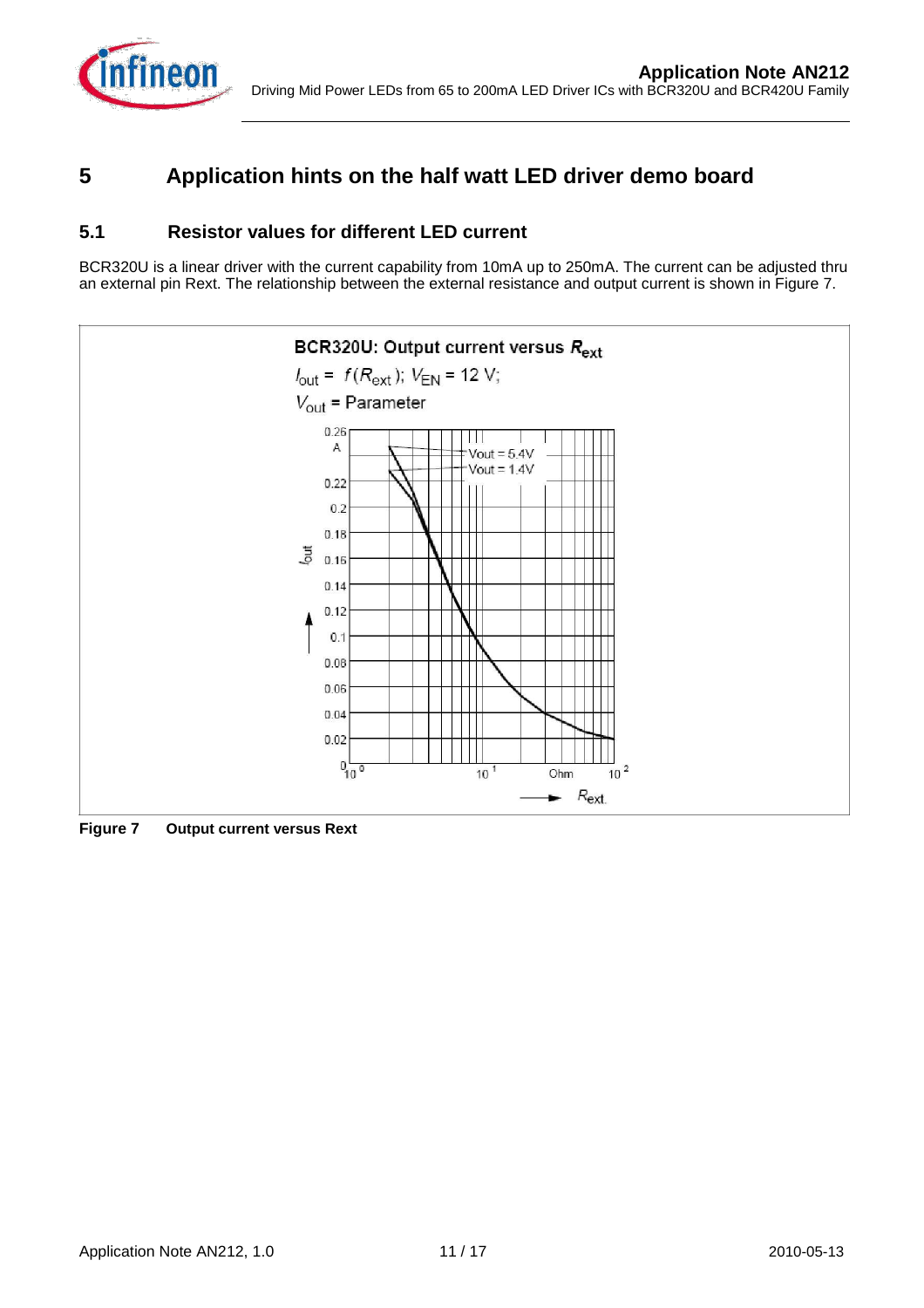

#### **5.2 Using the half watt LED driver BCR320U at higher supply voltages**

For some LED applications, the supply voltage might be greater than the maximum voltage rating of VEN pin of the BCR320U (Maximum voltage rating for VEN pin is +25V). Although 12V and 24V are most commonly used in the industry, the BCR320U can even be used for 48V applications.

In this session, we describe how the BCR320U can be used under such condition.

Figure 8 shows the schematic of the BCR320U used at higher supply voltage, eg. +48V. An external resistor is being inserted between the supply voltage and VEN pin. The internal resistance of the resistor between VEN pin and base of NPN transistor is given in the product specification,  $10k\Omega$ . By assuming the voltage for the two diodes at the base of the NPN transistor is about 1.6V, the external resistance can be calculated by:

(Vs **–** 25V) / Rext = (25V **–** 1.6V) / 10K

For  $Vs = +48V$ ; Rext = 9.83K $\Omega$ 

To confirm that the VEN pin does not exceed the maximum voltage rating, a resistor greater than10k $\Omega$  should be used.

Another consideration for higher supply voltage is the maximum voltage of the Vout pin. For BCR320U, the maximum of Vout pin is 16V. The LEDs connected in series can ensure the Vout pin does not exceed 16V. From the product spec of OSRAM Advanced Power TOPLED Plus, the minimum of the forward voltage (Vf) for each LED is 2.8V. Thus, the minimum number of LEDs required for this application can be calculated:

Min. No. of LEDs = (48V **–** 16V) / 2.8V = 11.42

Based on the calculation, at least 12 LEDs in series are needed to ensure the driver working under the safety operating region.

Other than this, the worst case condition should be taken into consideration which is when all the LEDs having the highest forward voltage at 3.8V. From the product specification of BCR320U, the minimum overhead voltage for the NPN transistor is 1.4V.

So, 48V **–** 12 x 3.8V = 2.4V, which is greater than the minimum overhead voltage of the NPN transistor. Lighting up all the LEDs can be ensured under the worst case condition.



**Figure 8 Schematic for higher supply voltage application**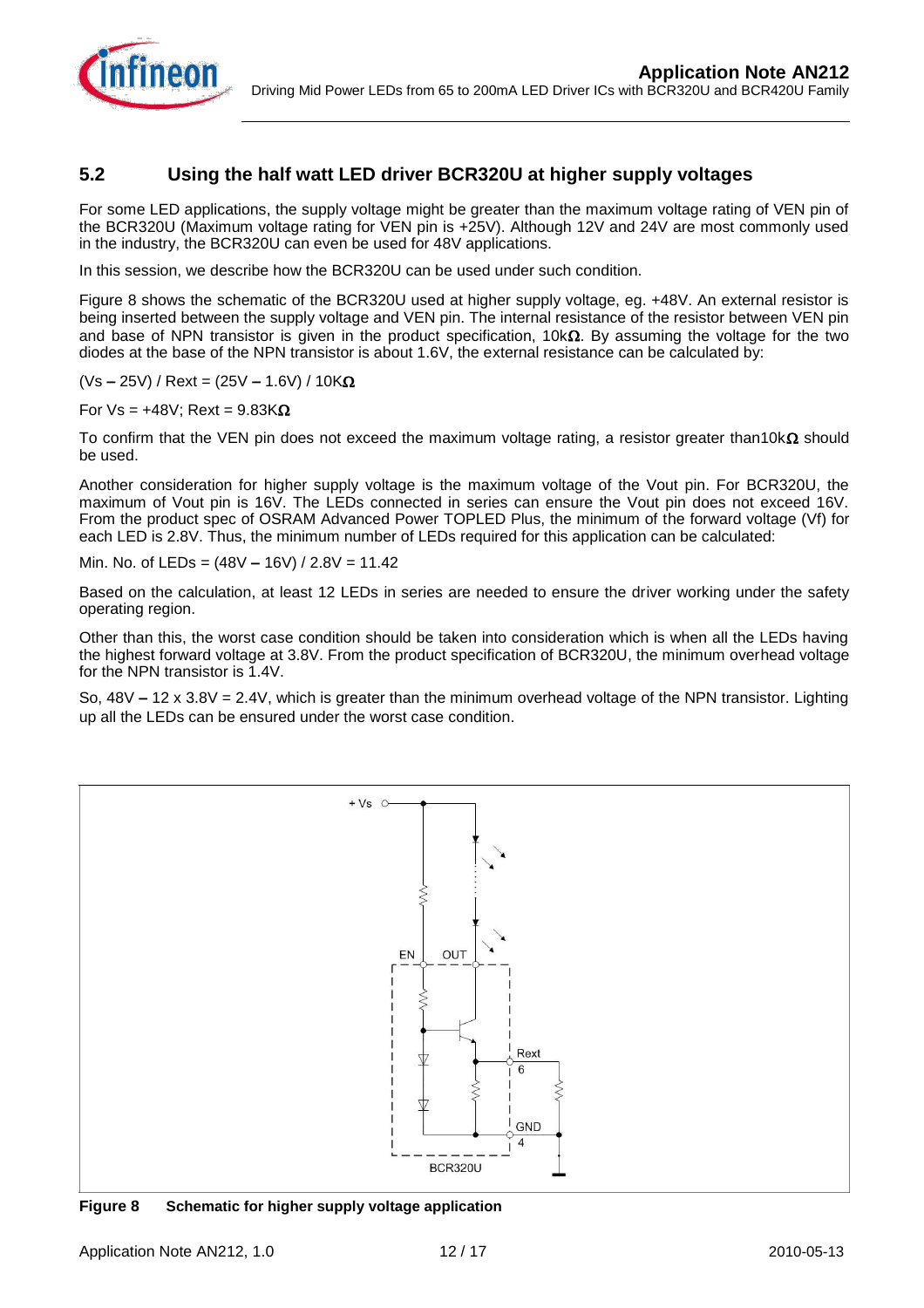

#### **5.3 Driving 1W LEDs by paralleling two BCR320U**

For the application require driving a 1W or more LEDs, only using 1 half watt LED driver BCR320U is not sufficient due to the maximum current capability is only up to 250mA. In order to drive 1W LEDs, by parallelling the BCR320U for current more than 250mA can be achieved.

For example, by choosing an external  $4\Omega$  resistor, the driving current of each branch is about 170mA. Therefore 2 branches sum up about 340mA stable current for the 1W LEDs string.



**Figure 9 Schematic for higher current application by parallel 2 BCR320U**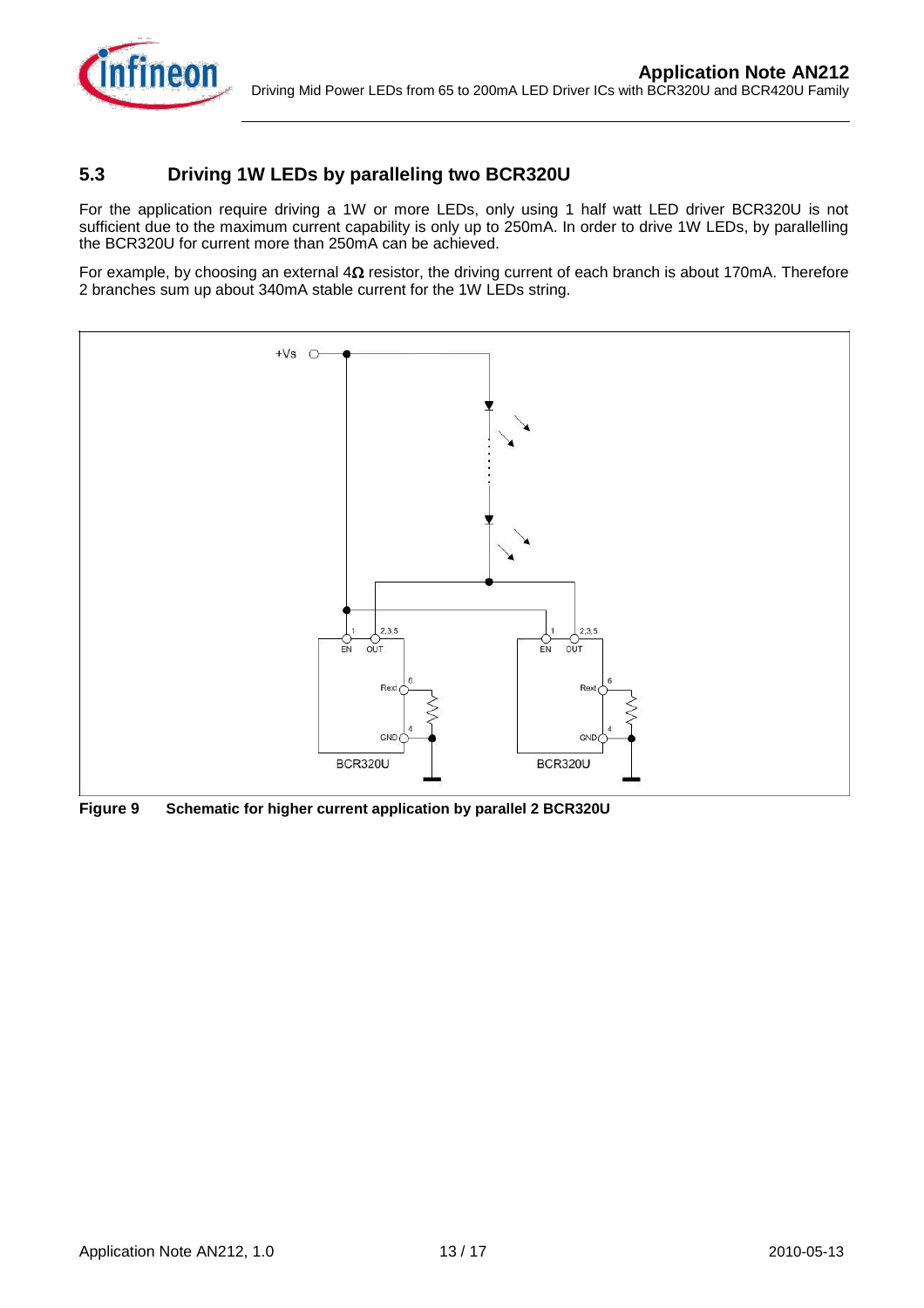

#### **5.4 Dimming with a uController and multiple BCR321U for RGB applications**

In this session we will discuss about the application for the RGB lighting using the half watt LED driver BCR321U. The main different between the BCR321U and BCR320U are the internal resistance of the EN pin and the maximum rating of the EN pin. For BCR321U, the maximum rating of the EN pin is 4.5V; for BCR320U, the maximum rating of EN pin is 25V. In the RGB lighting application, by using a micro controller having 3 PWM output channel to control the BCR321U, the light intensity of the Red, Green and Blue LEDs can be adjusted accordingly.



**Figure 10 RGB lighting using BCR321U LED driver**

To calculate the maximum PWM frequency, the knowledge of rise time and fall time response of the BCR321U is necessary.



**Figure 11 Rise time and fall time of BCR321U**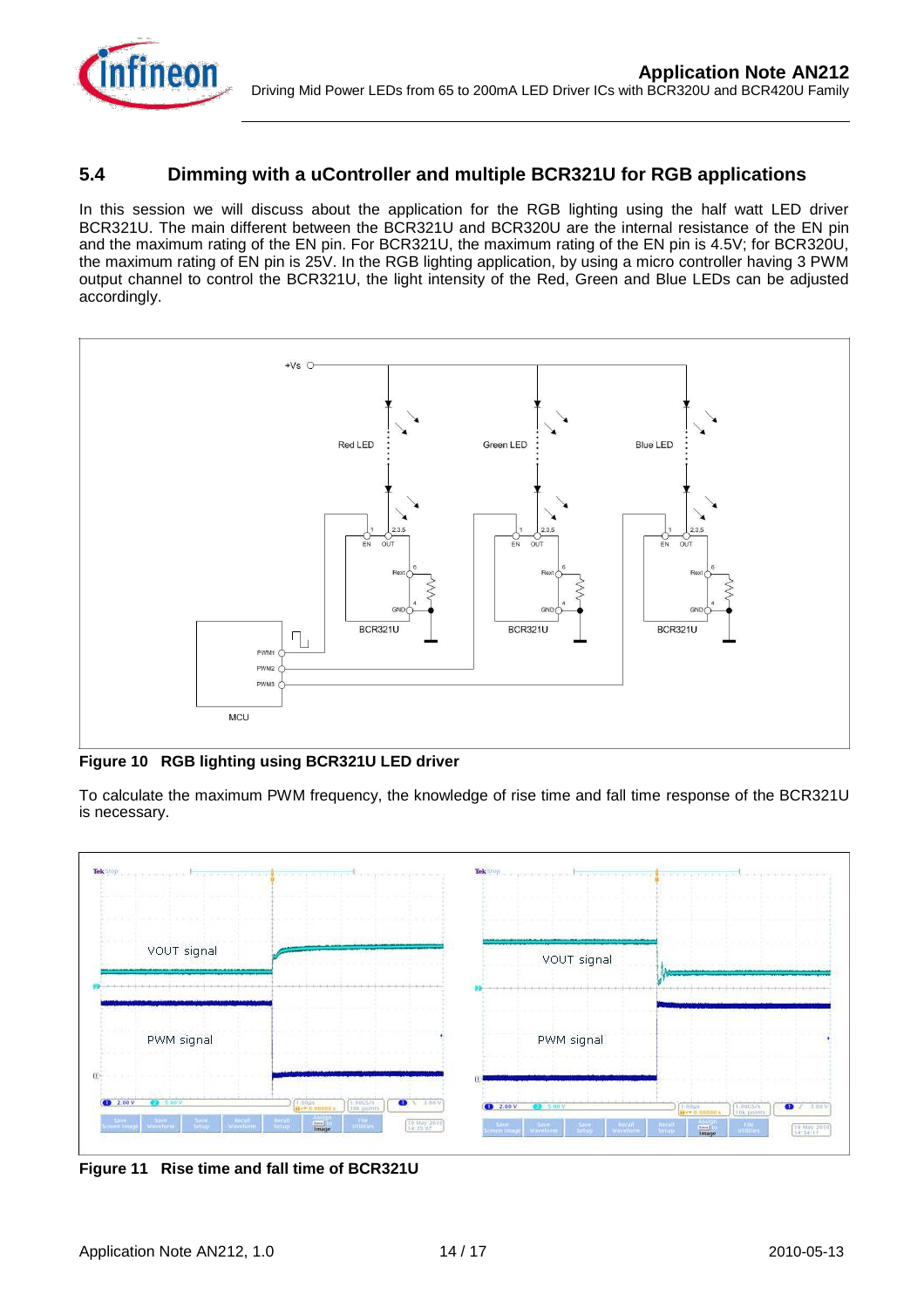

From the measurement results:

| $T_{on}$ = 332 ns                  | Maximum value $=$ 400 ns |
|------------------------------------|--------------------------|
| $T_{\text{off}} = 16.8 \text{ ns}$ | Maximum value $= 20$ ns  |

 $(T_{on} / T_{off}) \times 100 = t_{duty}$  $T = T_{on} + T_{off} = T_{on} + T_{on}/t_{duty} = T_{on} (1+100/t_{duty})$  $F_{\text{PWM}} = 1/T$ 

#### **Maximum frequency according to 1% duty cycle:**

 $F<sub>PWMmax</sub> = 1 / 400$ ns (1 + 100 / 1) = 24.75 kHz

#### **Example of PWM dimming:**

 $Vs = +24V$  $I_{LED} = 142.1 \text{mA}$ 

 $F_{\text{PWM}} = 5$  kHz

| $t_{duty}$ (%) | $I_{LED}$ (mA) |
|----------------|----------------|
| 0.25           | 0.47           |
| $0.5\,$        | 0.72           |
| $\mathbf{1}$   | 1.5            |
| $\overline{5}$ | 7.3            |
| $10$           | 14.5           |
| 20             | 28.9           |
| $30\,$         | 43.3           |
| $40\,$         | 57.5           |
| 50             | 71.7           |
| $60\,$         | 85.8           |
| $70\,$         | 99.9           |
| $80\,$         | 113.9          |
| 90             | 127.9          |
| 95             | 135.0          |
| 100            | 142.1          |

**Table 3 Dimming range of 300:1**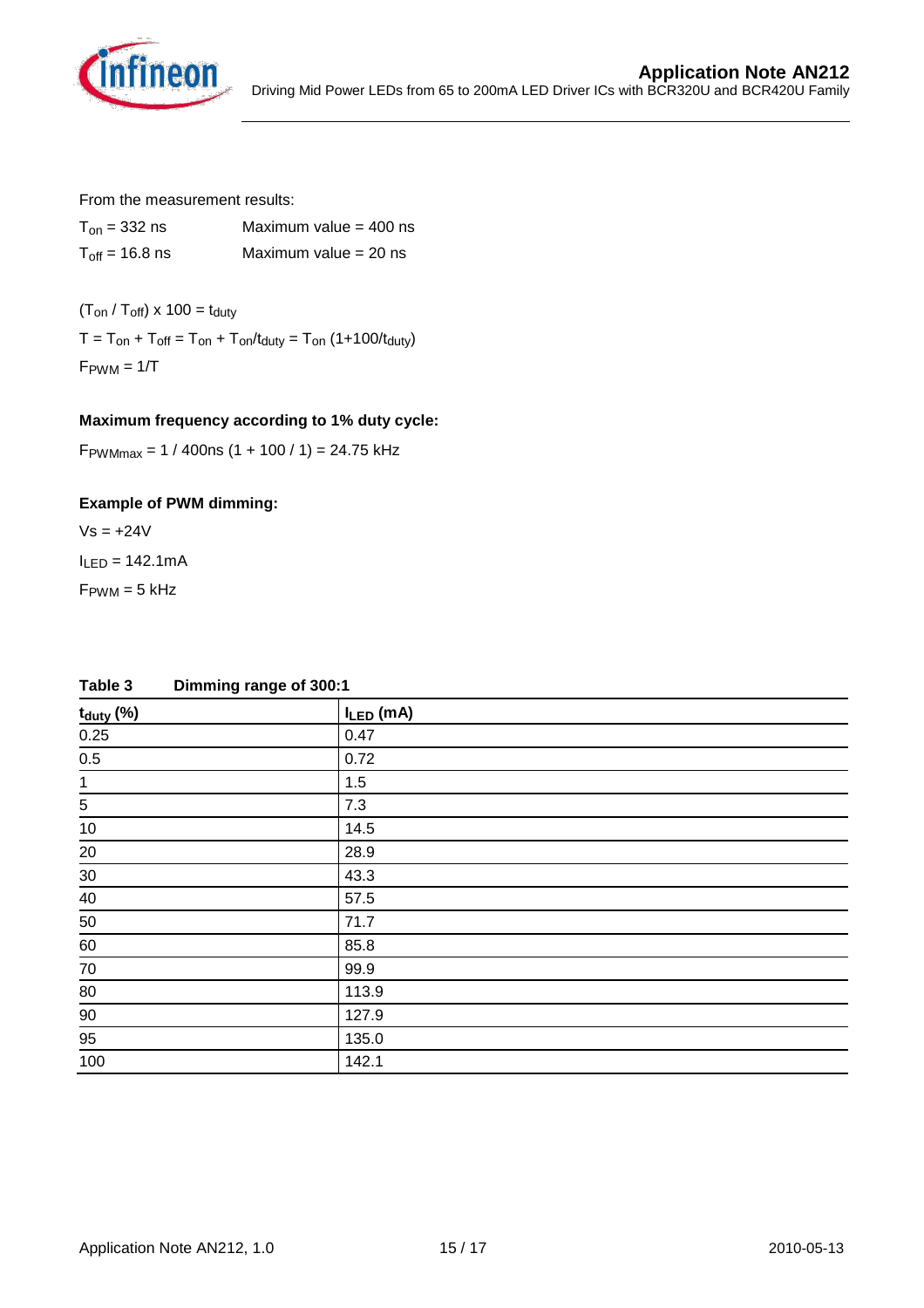

## **6 Schottky bridge – BAS3007A-RPP**

The key features of the reverse polarity protection diodes used in this application:

- Reverse voltage : 30V
- Forward current : 0.9A l
- Small diode quad array for polarity independence, reverse polarity protection and low pass bridge rectification
- Very low forward voltage : 0.5V typ. @ 0.7A (per diode)
- Fast switching
- Pb-free (RoHS compliant) package
- Qualified according AEC Q101
- Very small SOT143 package and low cost



**Figure 12 Pin configuration of BAS3007A - RPP**

## **7 Visit our website**

For product updates on our half watt LED drivers as well as updates on new application notes for driving half watt LEDs in different applicaitons, please visit our LED driver for General lighting website:

[www.infineon.com/lowcostleddriver](http://www.infineon.com/lowcostleddriver)

## **8 References**

[1] **Application Note 066, "BCR402R: Light Emitting Diode (LED) Driver IC Pro**vides Constant LED Current **Independent of Supply Voltage Variation" Infineon Technologies AG, Silicon Discretes Group.**